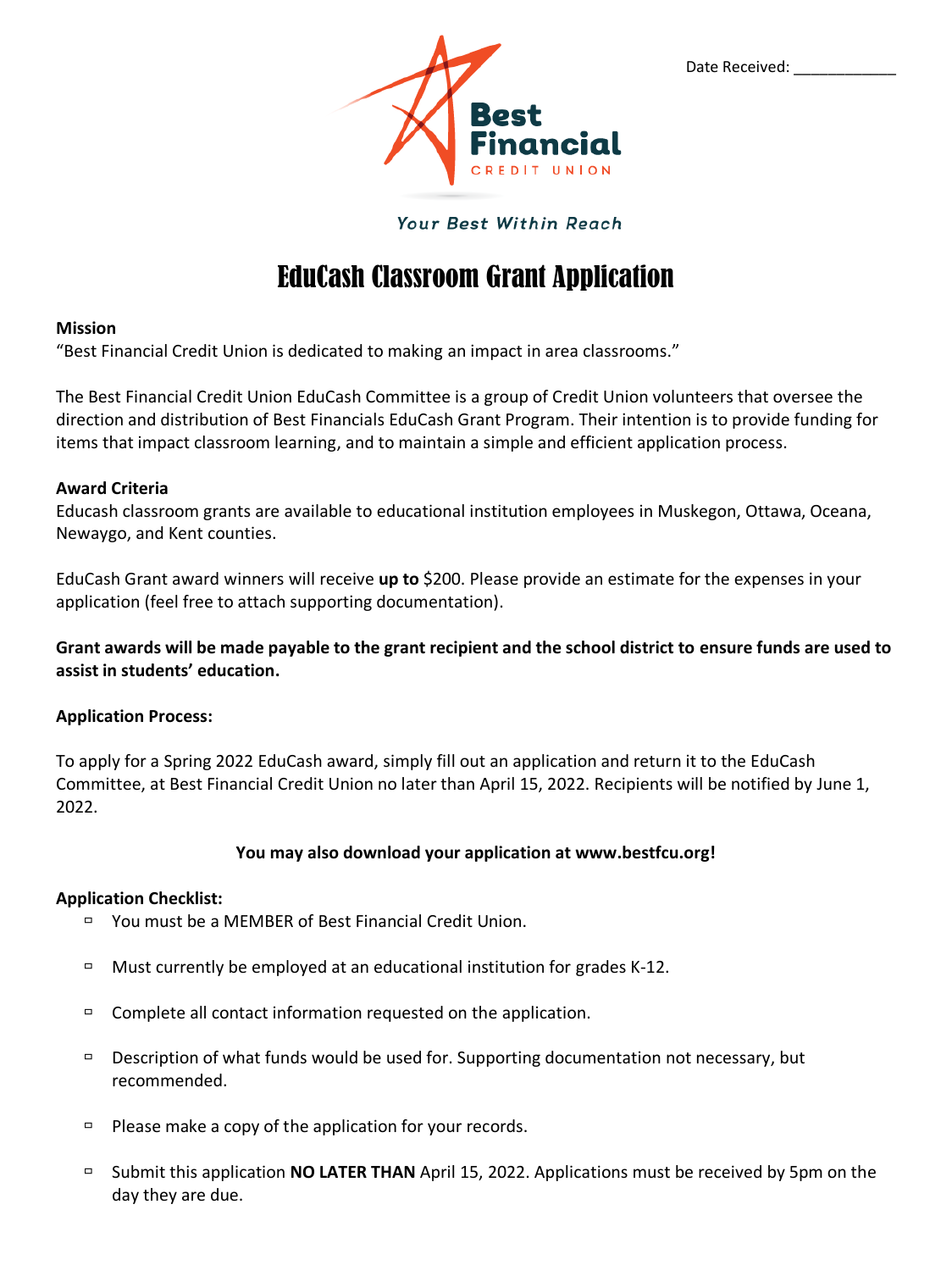Date Received:



Your Best Within Reach

# APPLICATION FOR FUNDING

### TEACHER INFORMATION:

| Teacher Name:                                     |        | Grade Level:                                                                          |
|---------------------------------------------------|--------|---------------------------------------------------------------------------------------|
| Home Phone:                                       |        | Cell Phone:                                                                           |
| <b>Home Mailing Address:</b>                      |        |                                                                                       |
| City:                                             | State: | Zip:                                                                                  |
| <b>SCHOOL INFORMATION:</b><br><b>School Name:</b> |        |                                                                                       |
| <b>School Mailing Address:</b>                    |        |                                                                                       |
| City:                                             | State: | Zip:                                                                                  |
|                                                   |        | I am currently a member of Best Financial Credit Union and am applying for an EduCash |

ram can ching a member or best manned, create onlors and an apprying for an exacted.<br>Classroom Grant award that will be spent for the direct benefit of students, as described.

\_\_\_\_\_\_\_\_\_\_\_\_\_\_\_\_\_\_\_\_\_\_\_\_\_\_\_\_\_\_\_\_\_\_\_\_\_\_\_\_\_\_\_\_\_\_\_\_\_\_\_\_\_\_\_\_\_\_\_\_\_\_\_\_\_\_\_\_\_\_\_\_

\_\_\_\_\_\_\_\_\_\_\_\_\_\_\_\_\_\_\_\_\_\_\_\_\_\_\_\_\_\_\_\_\_\_\_\_\_\_\_\_\_\_\_\_\_\_\_\_\_\_\_\_\_\_\_\_\_\_\_\_\_\_\_\_\_\_\_\_\_\_\_\_\_\_\_\_\_\_\_\_\_\_\_\_